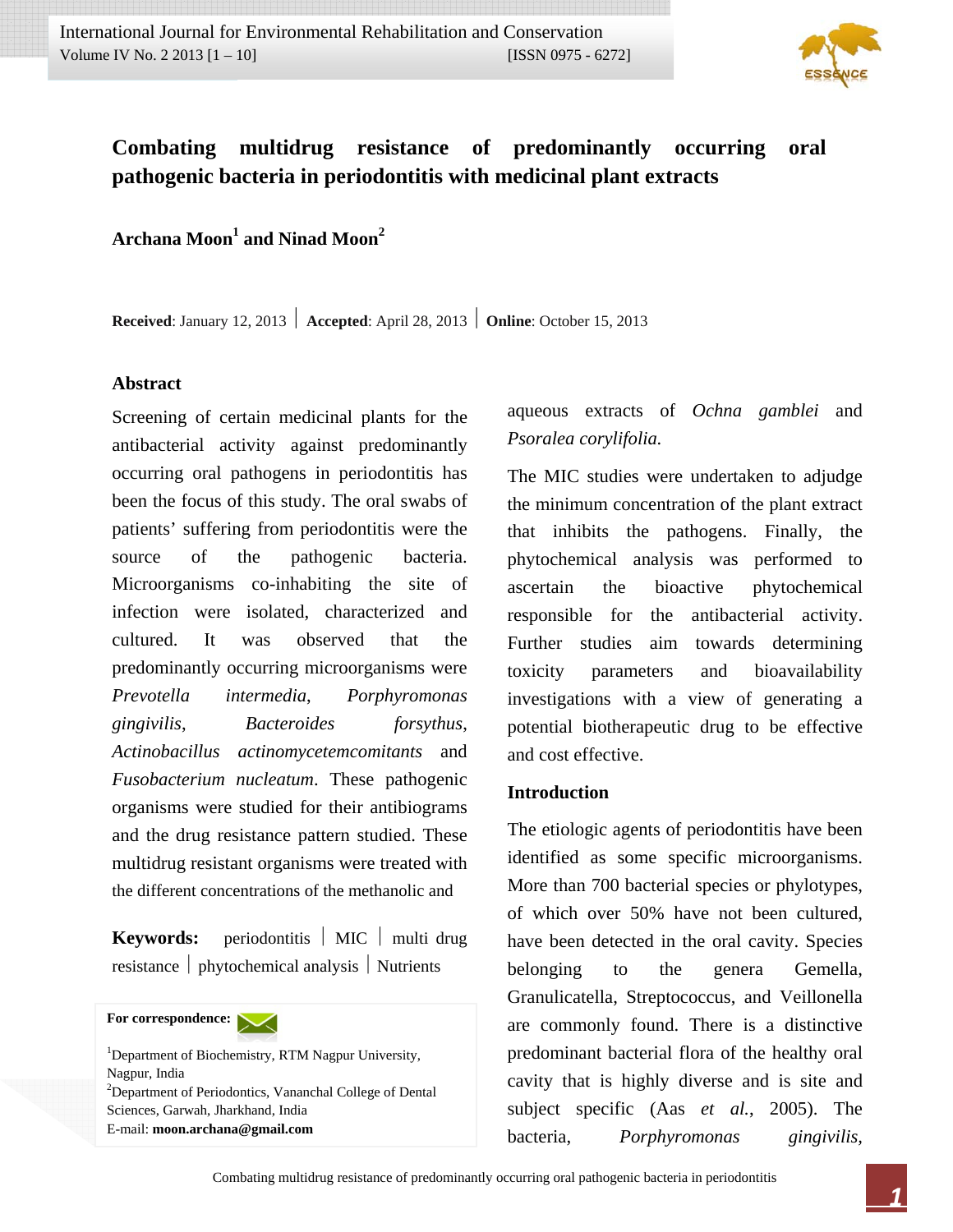

*Bacteroides forsythus, Prevotella intermedia, Campylobacter rectus, Eikenella corrodens, Fusobacterium nucleatum, Actinobacillus actinomycetemcomitants, Treponema and Eubacterium* species are the major components of dental plaque, which is host associated biofilm. Persistent plaque deposition causes inflammation of the gingiva which is called as gingivitis. When gingivitis is not treated, it can advance to periodontitis. In periodontitis, gums pull away from the teeth and form spaces called pockets that become infected.

The main goal of treatment is to control the spread of infection. Depending on the extent of the gum disease, the treatment varies. Therapeutic antibiotic along with surgery are the most opted form of treatment. But, due to high costs of antibiotics, the disastrous side effects and emergence of multi drug resistant strains of these pathogenic bacteria, a safe alternative is being investigated scientifically in this study. In the indigenous health care delivery system, numerous plant species and natural products derived from plants are used to treat diseases of infectious origin. Due to emerging antibiotic resistant infections, considerable attention has been paid to utilize eco-friendly and bio-friendly plant based products for prevention and cure of different human diseases since they are safe and effective. Studies have attempted to shed light on the antibacterial activity of some indigenous medicinal plants. Nonetheless, the investigations have primarily been restricted to screening only. Considering the high costs of the synthetic drugs and their various side effects, the search for alternative products from plants used in traditional system of medicine is

justified. In order to promote herbal drugs there has to be an evaluation of therapeutic potentials of drugs (Geyid *et al.*, 2005). The medicinal plants, *Ochna gamblei* and *Psoralea corylifolia* are widely used by the traditional medicinal practitioners for the treatment of infectious diseases and hence have been put to systematic scientific investigation in this study.

*Ochna gamblei* belongs to the family Ochnaceae. It is a small, very pale, glaucous tree with sessile sometimes cordately based obtuse leaves. It is extensively used in the folk medicine as an anti-diarrheal, astringent and an anti- dysenteric. Bark of the tree is very thick; red colored and easily peeled off. Locally 5-10 g powder is given to patients suffering from diarrhea and hemorrhagic dysentery. (Moon *et al.*, 2009). *Psoralea corylifolia* belongs to the family Fabaceae. Isopsoralidin, a new crystalline material has been obtained from the seeds. Raffinose has also been isolated. The seed oil is anti staphylococcal at 0.5  $\mu$ g/ml. The antibacterial activity of this plant has been reported. (Yin *et al*., 2004; Newton *et al.*, 2000; Newton *et al.*., 2002)

## **Materials and Methods**

**Plant Collection and Processing:** The bark of *Ochna gamblei* and leaves from *Psoralea corylifolia* was collected from urban fringe areas of Nagpur District (M. S., India). Voucher specimens have been deposited with the Department of Botany; RTM Nagpur University, Nagpur, India. The bark of *O. gamblei* and leaves of *P. corylifolia* were washed under running tap water and air dried under shade. After 15 days the dried bark of *O.*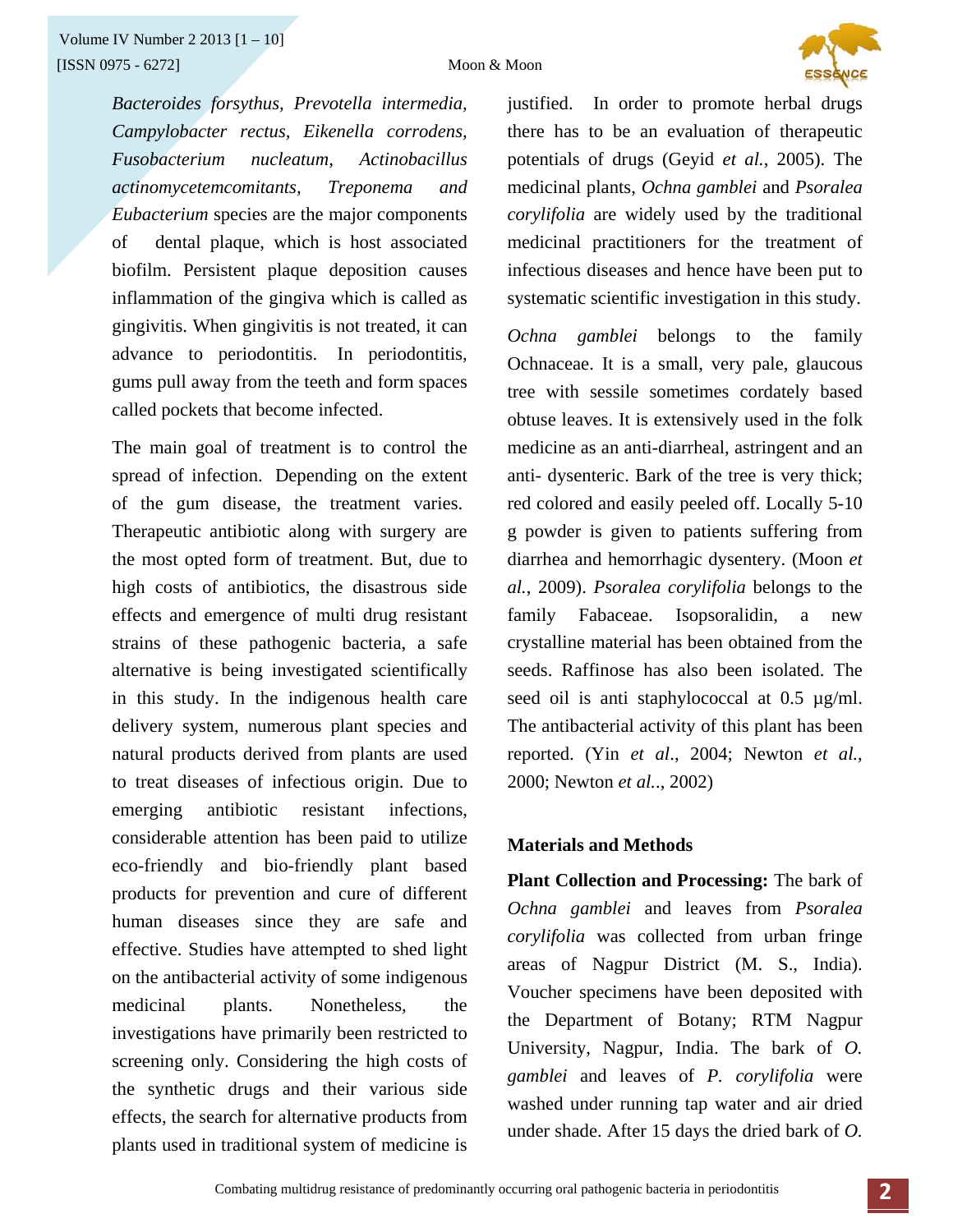

*gamblei* and dried leaves of *P. corylifolia* were separately macerated in a mixer grinder to yield a fine powder which was sieved to yield particle size of 50-150mm. This dried powder (50g) was extracted in a Soxhlet apparatus using 100ml of petroleum ether  $(60-80^0C)$ , chloroform (61<sup>0</sup>C), methanol (78.5<sup>0</sup>C) and water  $(80\text{ °C})$ (Mukherjee, 2006). The extracts obtained were dried and stored in sealed tubes at  $4^{\circ}$ C. The methanolic extracts were found to be more potent against multi drug resistant strains of uropathogenic bacteria such as *E.coli, S. aureus, K. pneumoneae* and *S. typhi* than the other solvent counterparts and hence used in this study (Moon *et al*., 2006).

**Clinical Isolates:** Clinical isolates of *Prevotella intermedia*, *Porphyromonas gingivilis*, *Bacteroides forsythus*, *Actinobacillus actinomycetemcomitants* and *Fusobacterium nucleatum* were obtained from swabs from periodontal pockets which are pathological deepening of the gingival sulcus. The bacterial cultures were maintained on Nutrient Agar (Himedia, Mumbai) at  $4\,^0C$  and subcultured every two weeks.

**Inoculum Preparation:** Stock cultures of clinical isolates were maintained at  $4^0C$  on nutrient agar slants. A working bacterial inoculum was prepared by inoculating a loop full of the clinical isolate into a 3 ml sterile nutrient broth tube and incubated at  $37^0C$  for 24 hours. The turbidity was matched with 0.5 Mc Farland's Nephelometer Standard (WHO, 1983; *NCCLS*, 2000). Dilutions to the tube were done with sterile nutrient broth to get a cell density corresponding to  $2 \times 10^6$  CFU/ml.

 **Media:** Nutrient Agar (M001), Agar Agar Type I (RM666), Mueller Hinton Agar No. 2 (M1084) and Nutrient broth (M002) were procured from Hi-Media, Mumbai. The preparation of media was done strictly according to the manufacturer's instructions.

**Antibiotic discs:** Commercially available standard antibiotic discs were obtained from Hi-Media, Mumbai. The abbreviations and strength are given in brackets. The antibiotic discs used were Amoxicillin (Ac-30 mcg), Ampicillin (A-10 mcg), Chloramphenicol (C-30 mcg), Erythromycin (E-15 mcg), Penicillin-G (P-10 mcg), Kanamycin (K-30 mcg), Tetracyclin (T-30 mcg), Cephalexin (Cp-30 mcg), Ciprofloxacin (Cf-5 mcg), Cotrimoxazole (Co-25 mcg), Gatifloxacin (Gf-5mcg), Norfloxacin (Nx-10 mcg), Ofloxacin (Of-5mcg), Pe-floxacin (Pf-5 mcg), Sparfloxacin (Sc-5 mcg) and Streptomycin (S-10 mcg).

**Antibiotic sensitivity test:** The antibiotic sensitivity of the clinical isolates was studied by Bauer-Kirby disc diffusion method (Bauer *et al*., 1966). A sterile non-toxic cotton swab was dipped into the inoculum tube and rotated firmly against the upper inside wall of the tube to express excess fluid. This swab was now used to streak the entire agar surface of the plate three times turning the plate  $60^{\degree}$  between each streaking. Five antibiotic discs were placed aseptically on each plate with enough spacing. All the plates were incubated at 37 $\mathrm{^{0}C}$ for 18-24 hours. After incubation, plates were examined for zone of inhibition. Zones were measured and recorded as sensitive, resistant or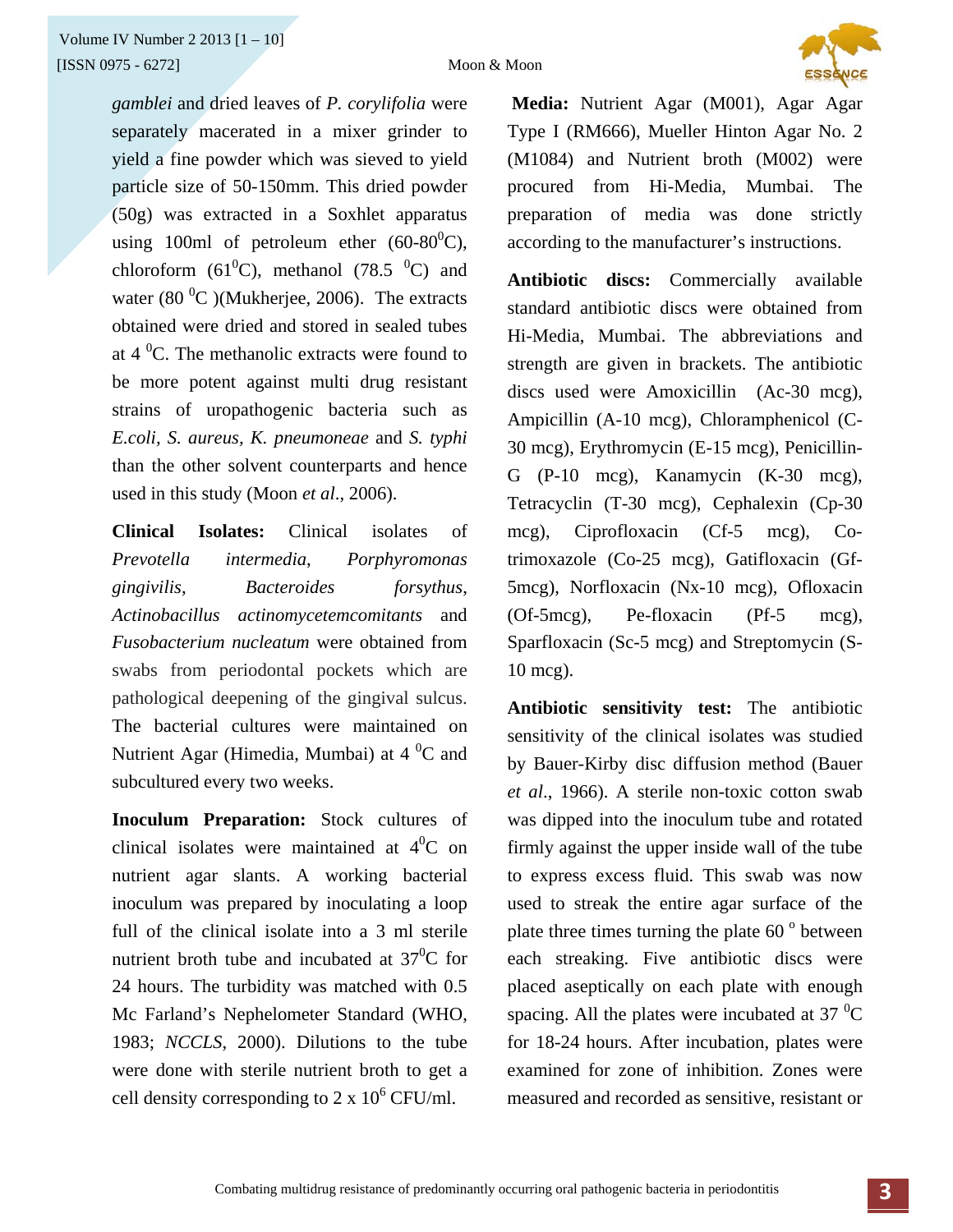

intermediate referring the zone size interpretive chart (NCCLS, 2002).

**Activity Testing of Methanolic Extracts of Plant:** A suspension (0.1 ml) of the test organisms from the 18 hour cultures was thoroughly mixed with 20 ml of sterile Mueller Hinton Agar maintained at  $45-50$  °C. The seeded M.H. Agar was poured in presterilized petri plates and set aside. After solidification, the seeded agar was punched with a flamed (sterile) 10mm cork borer in order to obtain a well of 10mm diameter in the center of the petri plate. 100 µl of the methanolic plant extract is loaded into the well accurately with a micropipette (with presterilized tips) to obtain concentration of 20, 40, 60, 80 and 100mg/ml. The petri plates were delicately handled and kept in refrigerator for 30 minutes and then at room temperature for 30 minutes which facilitated diffusion of the plant extract. The petri-plates were then incubated at 37 $\mathrm{^{0}C}$  for 24 hours (Perez *et al*., 1990). The zone of inhibition was measured with HiAntibiotic ZoneScale0, HiMedia, Mumbai. 2% MeOH and sterile distilled water were used as negative controls.

**Chemical prospection:** The respective fractions of bark of *O. gamblei* and leaf of *P. corylifolia* were submitted to phytochemical tests in order to detect the presence of sterols, alkaloids, saponins, flavanoids, cardiac glycosides, cyanogenetic glycosides, anthroquinones, tannins, phenol, proteins, amino acids and carbohydrates. These tests are based on visual observation of color modification or precipitate formation after addition of specific reagents.

**Minimal Inhibitory Concentration (MIC) Determination:** MIC is the lowest concentration of an antimicrobial that will inhibit the visible growth of a microorganism after overnight incubation. MIC determination is important in diagnostic laboratories to confirm resistance of microorganisms to an antimicrobial agent and also to monitor the activity of new antimicrobial agents. Clinically, the minimum inhibitory concentrations are used not only to determine the amount of antibiotic that the patient will receive but also the type of antibiotic used, which in turn lowers the opportunity for microbial resistance to specific antimicrobial agents.

In this study, the determination of MIC was done by the Agar Dilution Method (NCCLS, 1990). Stock solutions of 100mg/ml of the methanolic extract of selected plants were prepared in DMSO-Tris buffer (3:7). 100 µl to 3000 µl of this stock solution was added to 20 ml sterile M.H. Agar to achieve final concentration of 0.5 mg/ml, 1mg/ml, 2mg/ml, 5mg/ml, 8mg/ml, 10mg/ml and 15mg/ml. These were poured in petridishes and allowed to solidify. The reverse side of the plate was divided into 10 checker board blocks by glass marker to accommodate bacterial cultures. A bacterial inoculum of all the test organisms was prepared.

#### **Results and Discussion**

The antibiogram shows the pattern of resistance obtained after performing antibiotic sensitivity tests which are shown in Table 1. The clinical isolates were found to be resistant to one or more than one antibiotic. A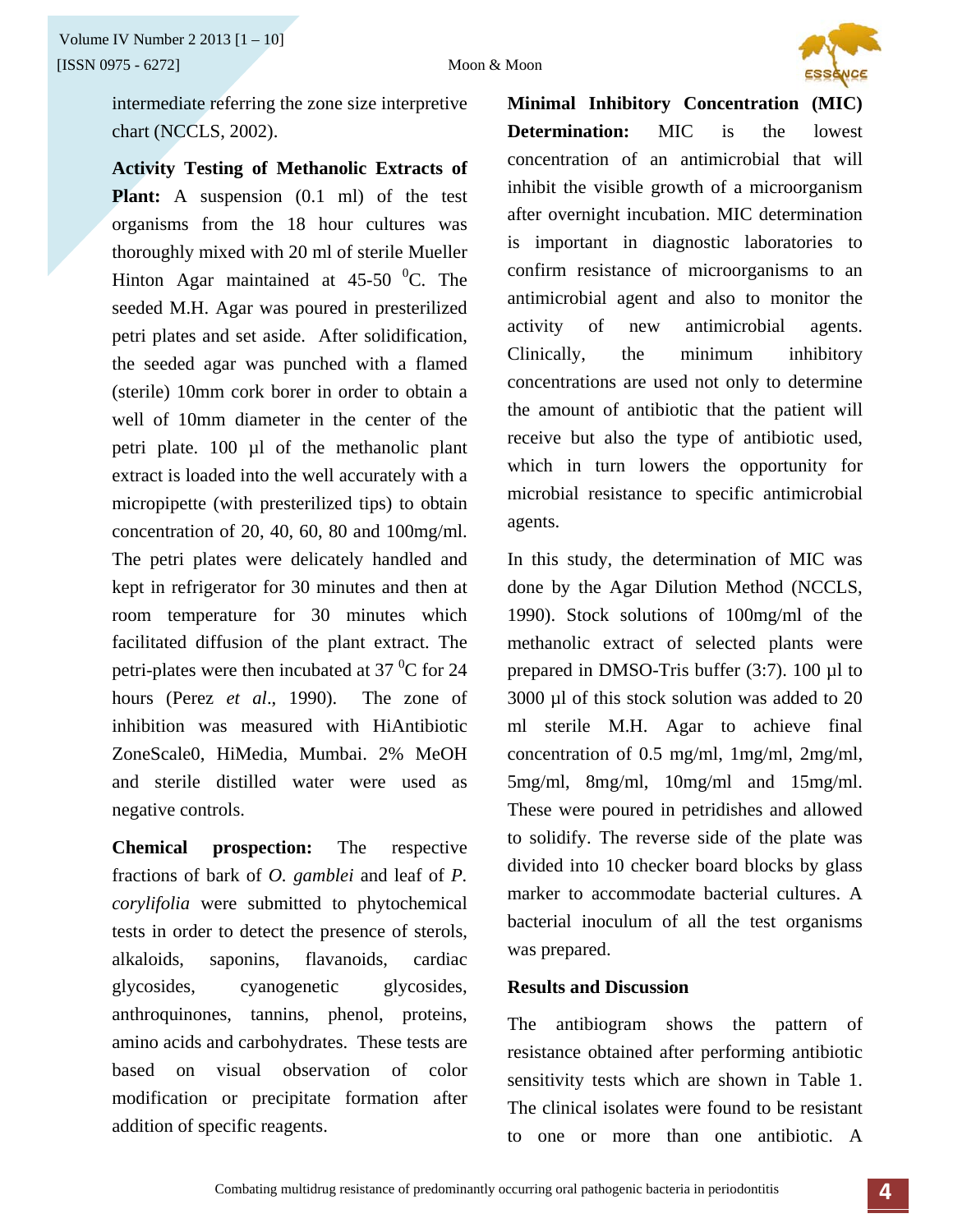

sensitivity test performed with commonly used sensitivity test disks resulted in the appearance of multiple drug resistance phenotypes of the bacteria tested. A comparison of data in the inhibition zones of pathogenic bacteria showed that ampicillin, amoxicillin, kanamycin, ofloxacin and kanamycin were resistant against all of the bacterial strains tested.

Table 2 shows the antibacterial activity of aqueous and methanolic extracts *O. gamblei* and *P. corylifolia* against the 5 microbes. The extracts were tested at 10, 30, 50 and 100 mg/ml. Clinical isolates of *Porphyromonas gingivilis* which show resistance to commonly used antibiotics like Amoxicillin, Penicillin, Cephalexin, Streptomycin etc., when treated with MeOH extract of *Ochna gamblei* and *Psoralea corylifolia* show a zone of inhibition of 24 mm and 18 mm diameter at 100 mg/ml concentration thereby suggesting the potential role of the bioactive phytochemical for antibacterial activity.

In this study, the clinical isolates of *Prevotella intermedia* show resistance against most commonly used antibiotics such as Amoxicillin, Co-trimoxazole, Cephalexin, Ampicillin, Kanamycin, Penicillin etc. Interestingly, the MeOH extracts show commendable activity against multi-drug resistant *Prevotella intermedia* strains. Worth mentioning is the extraordinary activity shown by both the plants at 100 mg/ml concentration. The clinical isolates of *Campylobacter rectus*  show resistance to more than one antibiotic as clearly seen from the resistance pattern in Table 1. The MeOH extracts of *O. gamblei* bark are effective through 30 mg/ml to

100mg/ml concentration. The clinical isolates of *Actinobacillus actinomycetemcomitants* show a common resistance pattern for Am, A, P, and Cp. The MeOH extracts of *O.gamblei*  showed more potential as an antibacterial agent at all the concentrations tested whereas *F. nucleatum* also shows sensitivity towards both the plants.

Table 3 shows the phytochemical profiling for the two plants. *Ochna gamblei* showed the presence of sterols and alkaloids in its methanolic counterparts while *P. corylifolia*  showed the presence of sterols, alkaloids tannins in it methanolic extracts though at a lesser concentration. The chemical prospection of these plant extracts and fractions have indicated the presence of various secondary metabolite classes (Table 3) that are known to present different therapeutic applications. The activity of the plant extracts relates to the respective composition of the plant bioactive phytochemical. Sterols, terpenoids and tannins present in the respective extracts of plants were capable of affecting the growth of the tested bacterium. The terpenoids exhibit activity against the test microorganisms acting as either protein denaturing agents, solvents or dehydrating agents. Terpenoids act upon bacterial membranes by bringing about the inhibition of electron transport, protein translocation, and phosphorylation steps and other enzyme-dependent reactions. The plant extracts clearly demonstrate antibacterial properties, although the mechanistic processes are poorly understood. These activities suggest potential use as chemotherapeutic agents.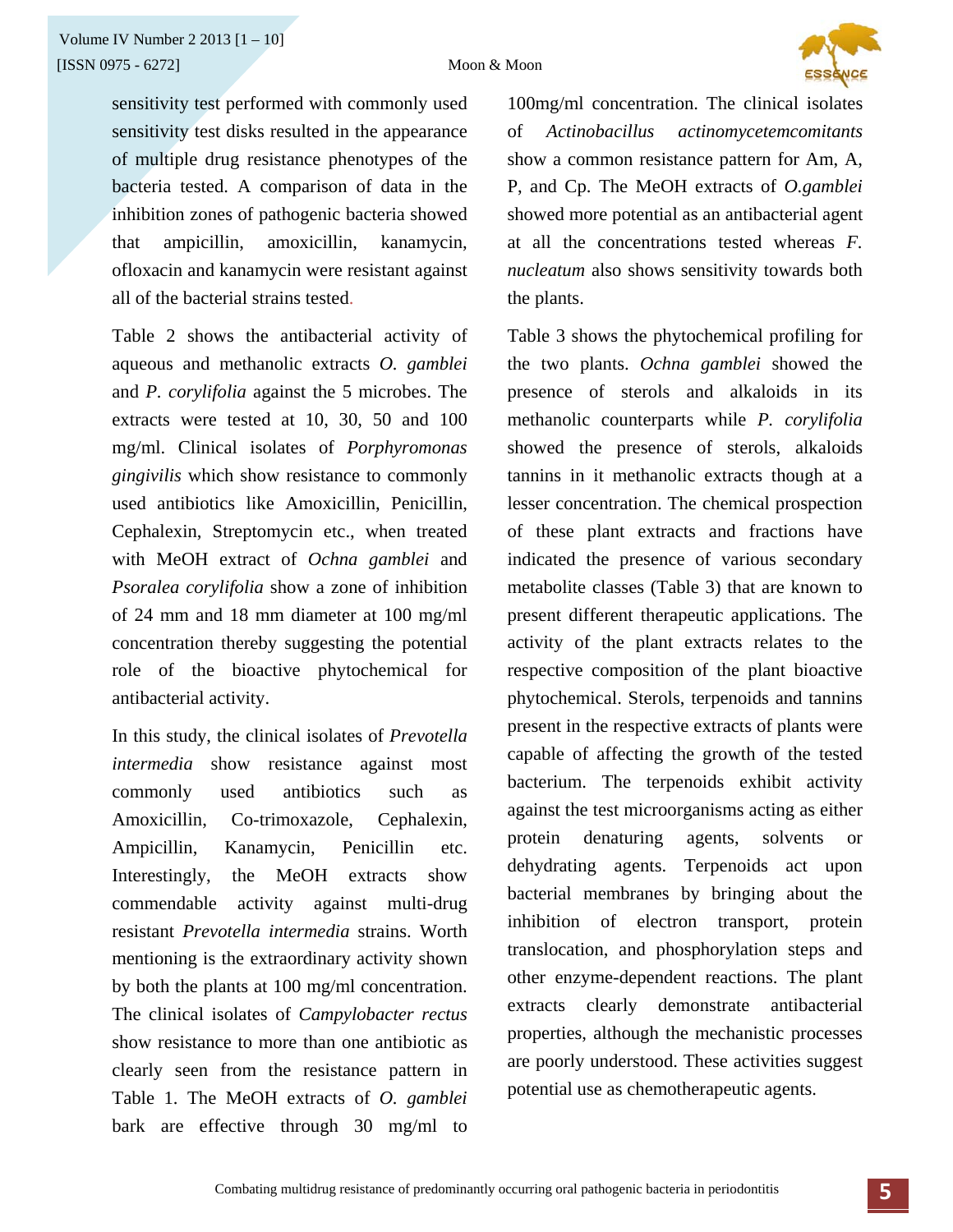Table 4 shows the MIC of the two plants against the tested microorganisms. The Minimum Inhibitory Concentrations results of the selected plants prove that the plant extracts exhibit bacteriostatic activity at high dilution rates. The overall results reveal that the plants or plant extracts can be effectively used as therapeutic agents. The reason for the inhibitory effect of these extracts is presumably due to the presence of bioactive phytochemicals which inhibit the growth of bacteria. This study has highlighted some plants which are worthy of further investigation for their antibacterial activities to assess the *in vivo* and *in vitro* activities of these extracts against pathogenic strains of microorganisms.

### **Conclusion**

From the results of antibacterial screening of *Ochna gamblei* and *Psoralea corylifolia,* it is clear that both the plants display significant antibacterial activity. Further research in this study focuses on the isolation of bioactive phytochemicals and also inducing the callus to produce higher concentrations of bioactive phytochemicals which are responsible for the antibacterial activity and to combat the multi drug resistance shown by the human oral pathogenic bacteria. It can be used as antibacterial supplement in the developing countries towards the development of new therapeutic agents. Additional *in vivo* studies and clinical trials would be needed to justify and further evaluate the potential of these plants as antibacterial agents in topical or oral applications.

|                                          |                |                                             |                 |                            |                 |                |                      |                                         |     | Zone of inhibition in mm diameter |                 |               |                 |                 |                             |                 |
|------------------------------------------|----------------|---------------------------------------------|-----------------|----------------------------|-----------------|----------------|----------------------|-----------------------------------------|-----|-----------------------------------|-----------------|---------------|-----------------|-----------------|-----------------------------|-----------------|
| S.No   Microorganisms                    | $\overline{A}$ | Am                                          | $\cup$          | $\Box$                     | $\sim$          | $\times$       | $\frac{1}{\sqrt{2}}$ | ි<br>උ                                  | ີ ແ | රි                                | Gf $\,$ ,       | $\mathbf{X}$  | Of              | $-$ Pf $-$      | $\mathcal{S}_{\mathcal{C}}$ | $\Omega$        |
| Porphyromonas<br>gingivilis              | $\frac{8}{18}$ | 22                                          | 24              | $\overline{19}$            | $\overline{17}$ | 19             | 22                   | $\overline{15}$                         | 33  | 24                                | 29              | 32            | $32 \,$         | 30              | $\overline{32}$             | 12              |
| Prevotella intermedia                    | 32             | 33                                          | 26              | 27                         | $\mathfrak{Z}$  | 26             | 27                   | 29                                      | 28  | 29                                | $\overline{19}$ | $\frac{1}{2}$ | 26              | 26              | 32                          | 15              |
| Camphylobacter rectus                    | $\overline{0}$ | 22                                          | 25              | $\overline{c}$             | 25              | $\overline{c}$ | 22                   | $\frac{6}{1}$                           | 32  | $\overline{c}$                    | 26              | 28            | 26              | 22              | $\overline{30}$             | $\overline{c}$  |
| actinomycetemcomitants<br>Actinobacillus | $\frac{8}{16}$ | $\overline{c}$                              | $\overline{21}$ | $\overline{\phantom{0}20}$ | $\frac{8}{2}$   | $\frac{1}{7}$  | $\boxed{20}$         | $\frac{14}{1}$                          | 22  | $\frac{8}{18}$                    | $\overline{20}$ | 20            | $\overline{30}$ | 30 <sub>o</sub> | $\overline{30}$             | $\overline{16}$ |
| Fusobacterium<br>nucleatum               |                | $\leq$ 10 $\mid$ $\leq$ 10 $\mid$ 13 $\mid$ |                 | $\frac{13}{2}$             | $15$   15   15  |                |                      | $\begin{array}{c} -1 \\ -1 \end{array}$ | 20  | $12 \text{ }$                     | $\overline{21}$ | 24            | 24              | 27              | $\frac{21}{2}$              | $\frac{1}{2}$   |

**Table 1: Antibiotic sensitivity of micro-organisms**

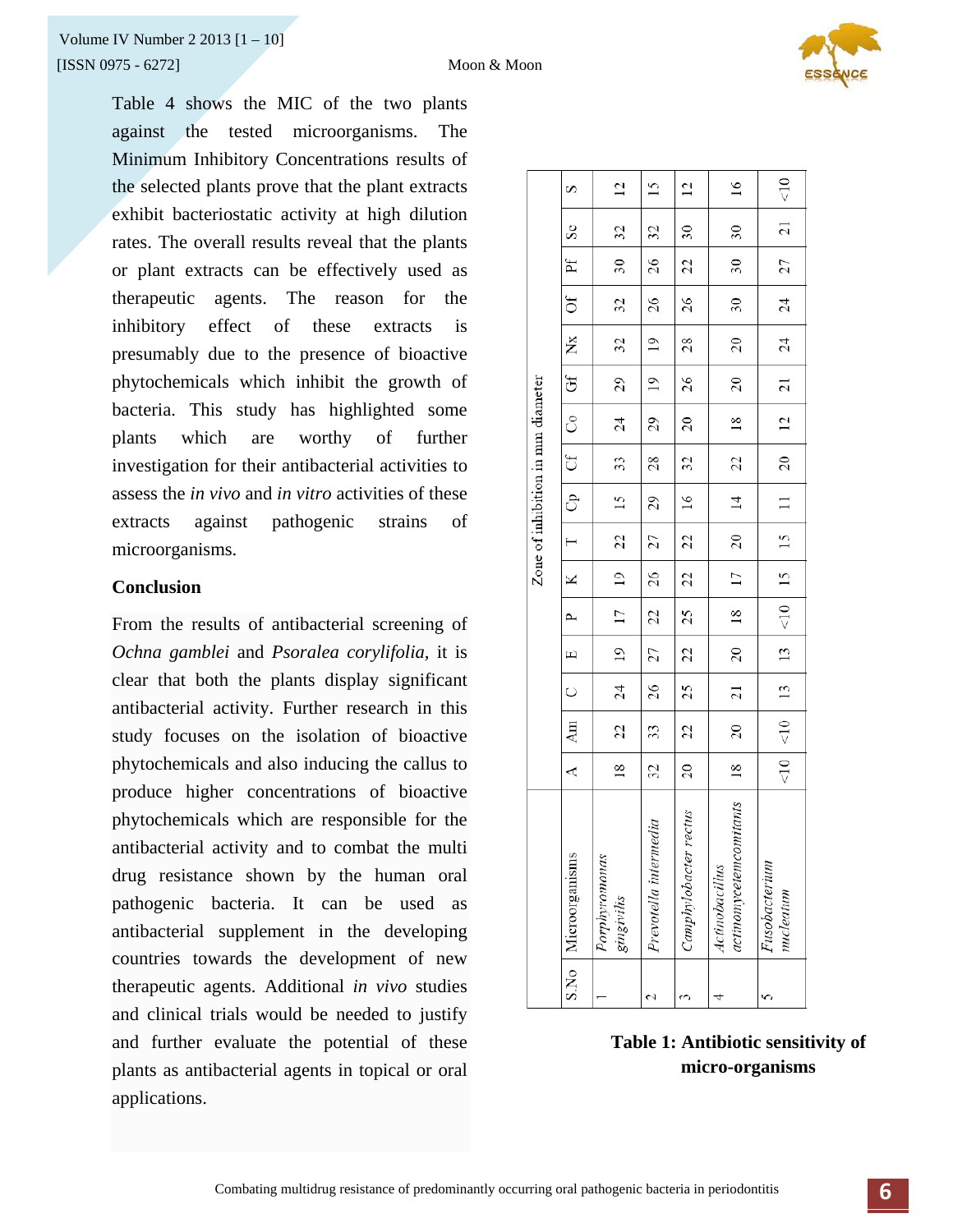

| Sr.                  | Test                  | C |              | Type<br>of      |                 |                          |                  | Diameter of zone of inhibition in mm |                  |                          |                          |                         |
|----------------------|-----------------------|---|--------------|-----------------|-----------------|--------------------------|------------------|--------------------------------------|------------------|--------------------------|--------------------------|-------------------------|
| ۶                    | Microorgani           |   |              |                 |                 |                          |                  | Conc. of extract is in mg/ml         |                  |                          |                          |                         |
|                      |                       |   |              |                 | $\overline{10}$ | $\overline{\mathbf{30}}$ | $\mathbf{S}$     | 100                                  | $\overline{10}$  | $\overline{\mathbf{30}}$ | $\overline{\mathbf{50}}$ | 100                     |
|                      |                       |   |              |                 |                 |                          | OCHNA GAMBLEI    |                                      |                  | PSORALEA CORYLIFOLIA     |                          |                         |
| $\ddot{ }$           | P.gingivilis          | ı | ł            | MeOH            | $18 + SD$ 0     | $19 + SD1$               | $21 + SD$ 0      | $24 + SD = 0$                        | $12 + SD$ 0.5    | $14 + SD$ 0.25           | $16 + SD$ 0.25           | $18 + SD$ 0.25          |
|                      |                       | I | I            | $\mathbf{A}$ q  | $14\pm$ SD 0.5  | $15 \pm SDI$             | $16 \pm SD1$     | $23 \pm SD1$                         | $10\pm$ SD 0     | $11 + SD1$               | $12 + SD$ 0.5            | $14\pm S\text{D}$ 0.5   |
| $\ddot{\phantom{a}}$ | P.intermedia          | I | I            | MeOH            | $19 \perp$ SD 1 | $25 - SD1$               | $24 + SD$ 0      | $29 - SD1$                           | $19 - SD1$       | $24 \perp SD$ 0          | $26 \pm SD$ 0.25         | 28 <sub>-</sub> SD 0.25 |
|                      |                       | I | I            | $\overline{Aq}$ | $16 \pm$ SD 1   | $19 + SD1$               | $19 \pm SD$ 0    | $21 \pm SD$ 0                        | $0\pm$ SD 1      | $12 \pm SD1$             | $16\pm$ SD 0.5           | $18 \pm SD1$            |
| š,                   | C. rectus             | I | I            | MeOH            | $14 + SD$ 1     | $20\pm$ SD 0.5           | $21 \pm S/D$ 0.5 | $27 \pm SD1$                         | $12 \pm SD$ 0.5  | $14 \pm 5D$              | $15 \pm S$ D 0.5         | $17\pm$ SD 0.25         |
|                      |                       | I | $\mathbf{I}$ | $\overline{Aq}$ | $0 + SD0$       | $10 \pm S$ D 0           | $12 \pm SD1$     | $13 \pm SD$ 0                        | $10\pm$ SD 0.5   | $12 \pm SD$ 0            | $14 \pm 5D$ 0.25         | $16\pm$ SD 0.25         |
| 4.                   | actinomvcete-<br>ત્તં | I | I            | MeOH            | $19 + S.D 0.5$  | $21 \pm SD1$             | $22 \pm SD0$     | $28 \pm SD1$                         | $13\pm$ SD 0     | $16 \pm SD1$             | $18\pm$ SD 1             | $22\pm$ SD 0.25         |
|                      |                       | I | I            | $\mathbf{A}$ q  | $0.05 + 0$      | $16 \pm S D$ 0           | $19 \pm SD1$     | $22 \pm SD$ 0.5                      | $0.5$ 0.5        | $11 \pm SD$ 0.25         | $14 \pm SD$ 0.25         | $15 \pm SD$ 0.5         |
| v,                   | F. nucleatum          | I | I            | MeOH            | $12 + SD1$      | $14 \pm S$ D 0           | $16\pm$ SD 0     | $18\pm$ SD 0.5                       | $11 \pm SD$ 0    | $14 \pm SD$ 0.25         | $16\pm$ SD 1             | $18\pm$ SD 0.5          |
|                      |                       | I | $\mathbf{I}$ | $\mathbf{A}$ q  | $0\pm$ SD $0.5$ | $10\pm$ SD 0             | $12 \pm SD$ 0.5  | $14 \pm SD$ 0                        | $0.5003 \pm 0.5$ | $10 + SD$ 0.25           | $12 \pm SD$ 0.5          | $14 \pm SD1$            |
|                      |                       |   |              |                 |                 |                          |                  |                                      |                  |                          |                          |                         |

Values are mean inhibition zone (mm)  $\perp$  S.D of three replicates.

**Table 2: Antibacterial activity of methanolic and aqueous extracts of** *Achna gamblei* **and**  *Psoralea corylifolia*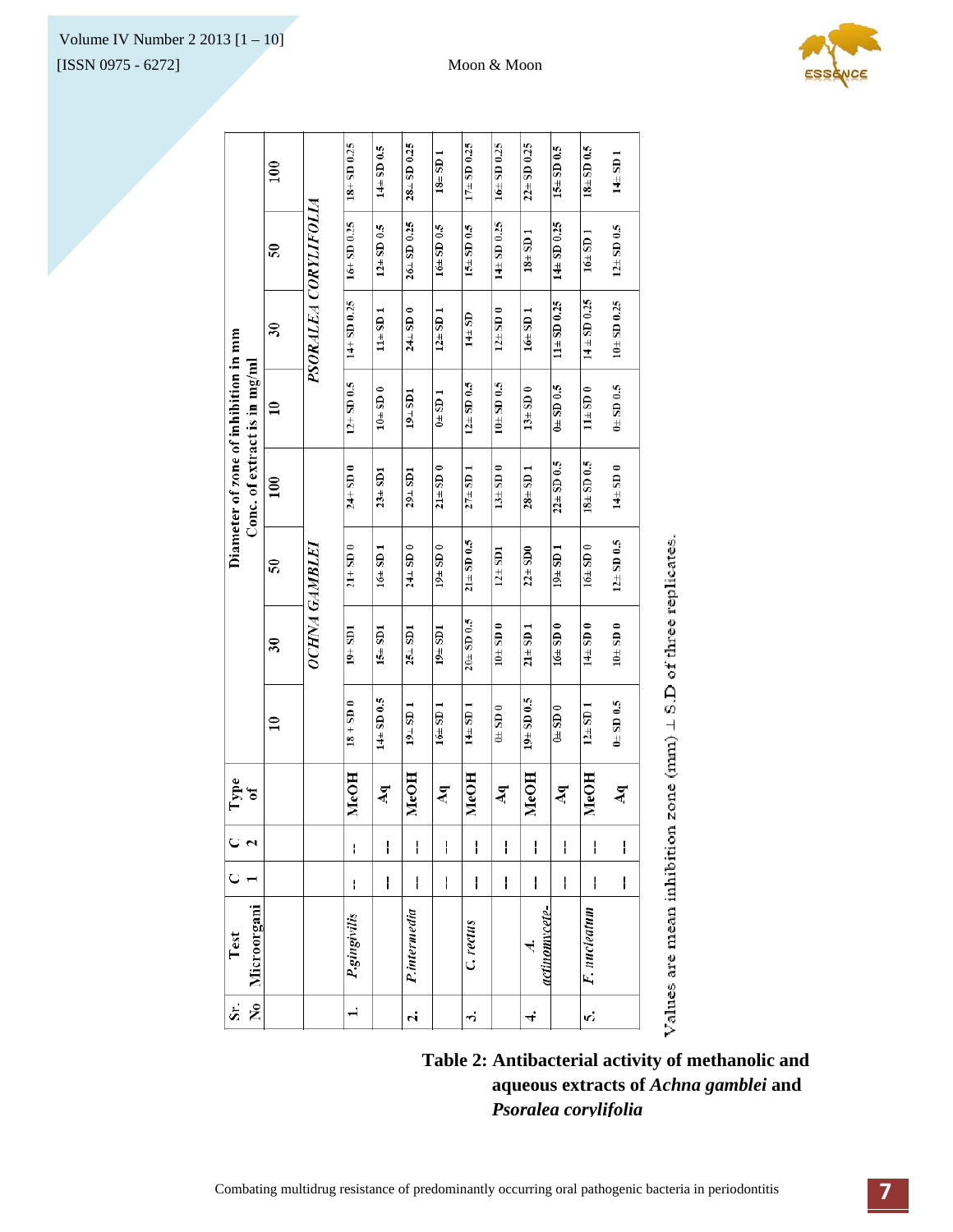#### Volume IV Number 2 2013 [1 – 10]

[ISSN 0975 - 6272] Moon & Moon



|                           | Ochna gamblei<br>Psoralea corylifolia |                              |                              |                              |                              |                              |                              |                              |                              |                          |
|---------------------------|---------------------------------------|------------------------------|------------------------------|------------------------------|------------------------------|------------------------------|------------------------------|------------------------------|------------------------------|--------------------------|
| <b>Tests</b>              | E                                     | C                            | $\mathbf A$                  | М                            | Aq                           | E                            | $\mathbf C$                  | $\boldsymbol{\Lambda}$       | М                            | Aq                       |
| <b>Sterols</b>            |                                       |                              |                              |                              |                              |                              |                              |                              |                              |                          |
| Salkowski's test          | $\overline{\phantom{0}}$              | $\overline{\phantom{a}}$     | $^{+}$                       | $+++$                        | $^{++}$                      | $\overline{\phantom{0}}$     | $\overline{a}$               | $+++$                        | $^{++}$                      | $^{+}$                   |
| Liberman test             | $\overline{\phantom{0}}$              |                              | $\ddot{}$                    | $+++$                        | $^{++}$                      | $\blacksquare$               | ä,                           | $++++$                       | $^{++}$                      | $^{+}$                   |
| Liberman Burchard test    | $\overline{\phantom{0}}$              |                              | $^{+}$                       | $^{+++}$                     | $++ \qquad \qquad$           |                              |                              | $^{+++}$                     | $^{++}$                      | $^{+}$                   |
| <b>Alkaloids</b>          |                                       |                              |                              |                              |                              |                              |                              |                              |                              |                          |
| Dragendorf's reagentt     | $\overline{\phantom{a}}$              | $\overline{\phantom{a}}$     | $^{+}$                       | $+++$                        | $^{++}$                      | $^{+++}$                     | $\qquad \qquad \blacksquare$ | $\overline{\phantom{a}}$     | $^{++}$                      | $^{+}$                   |
| Mayer's reagent           | ۰                                     | $\blacksquare$               | $^{+}$                       | $+++$                        | $^{++}$                      | $^{+++}$                     | $\overline{a}$               | $\overline{a}$               | $^{++}$                      | $^{+}$                   |
| Wagner's test             | $\overline{\phantom{0}}$              | $\blacksquare$               | $+$                          | $+++$                        | $^{++}\,$                    | $^{+++}$                     | $\blacksquare$               |                              | $^{++}$                      | $+$                      |
| Hager's test              | $\qquad \qquad \blacksquare$          | $\overline{\phantom{a}}$     | $+$                          | $^{+++}$                     | $^{++}$                      | $^{+++}$                     | $\qquad \qquad \blacksquare$ | $\overline{\phantom{a}}$     | $^{++}$                      | $+$                      |
| Tannic acid test          | $\qquad \qquad \blacksquare$          | $\blacksquare$               | $\! + \!$                    | $+++$                        | $^{++}\,$                    | $^{+++}$                     | -                            | $\blacksquare$               | $++$                         |                          |
| Scheibler's test          | $\overline{\phantom{a}}$              | $\overline{\phantom{a}}$     | $+$                          | $+++$                        | $^{++}\,$                    | $^{+++}$                     | $\overline{\phantom{a}}$     | $\blacksquare$               | $^{++}$                      | $+$                      |
| <b>Saponins</b>           |                                       |                              |                              |                              |                              |                              |                              |                              |                              |                          |
| Foam test                 | $\overline{\phantom{a}}$              | $\blacksquare$               | $\blacksquare$               | $\qquad \qquad \blacksquare$ | $\overline{\phantom{a}}$     | $\blacksquare$               | $\overline{\phantom{0}}$     | $\blacksquare$               | $\qquad \qquad \blacksquare$ | $\overline{\phantom{a}}$ |
| <b>Flavonoids</b>         |                                       |                              |                              | $^{++}$                      |                              | $^{++}$                      |                              |                              |                              |                          |
| <b>Cardiac Glycosides</b> |                                       |                              |                              |                              |                              |                              |                              |                              |                              |                          |
| Keller-Killiani test      | $\blacksquare$                        | $\blacksquare$               | ä,                           | $++$                         | ä,                           | ä,                           | ä,                           | $\blacksquare$               | ٠                            | $\overline{\phantom{a}}$ |
| Legal's test              | $\overline{\phantom{0}}$              |                              |                              | $++$                         | $\overline{a}$               |                              | $\overline{a}$               |                              |                              |                          |
| Cyanogenetic              |                                       |                              |                              |                              |                              |                              |                              |                              |                              |                          |
| glycosides                |                                       |                              |                              |                              |                              |                              |                              |                              |                              |                          |
| Grignard's test           | $\overline{\phantom{0}}$              | $\overline{a}$               | $\overline{a}$               | $\overline{a}$               | $\overline{a}$               | $\overline{a}$               | $\overline{a}$               | $\overline{a}$               | $\overline{a}$               | $\overline{\phantom{a}}$ |
| Anthroquinones            |                                       |                              |                              |                              |                              |                              |                              |                              |                              |                          |
| Bortranger's test         | $\overline{\phantom{a}}$              | $\qquad \qquad \blacksquare$ | $^{+}$                       | $++$                         | $\overline{\phantom{0}}$     | $\qquad \qquad \blacksquare$ | $\qquad \qquad \blacksquare$ | $\qquad \qquad \blacksquare$ | $\qquad \qquad \blacksquare$ | $\overline{\phantom{a}}$ |
| <b>Tannins</b>            |                                       |                              |                              |                              |                              |                              |                              |                              |                              |                          |
| Ferric Chloride test      | $\overline{\phantom{a}}$              | $\overline{\phantom{a}}$     | $\overline{\phantom{a}}$     | $\blacksquare$               | -                            | $\overline{\phantom{a}}$     | $\overline{\phantom{a}}$     | $\overline{\phantom{a}}$     | $^{++}$                      | $^{+}$                   |
| Lead acetate test         | $\overline{\phantom{0}}$              | ÷,                           | $\overline{a}$               | ä,                           | Ĭ.                           | ä,                           | ä,                           | $\overline{\phantom{0}}$     | $++$                         | $\! + \!$                |
| Potassium dichromate      |                                       |                              |                              |                              |                              |                              |                              |                              |                              |                          |
| test                      | -                                     | $\overline{\phantom{0}}$     |                              | $\blacksquare$               | -                            | $\blacksquare$               | $\overline{\phantom{a}}$     |                              | $^{++}$                      | $^{+}$                   |
| Gelatin solution test     | $\blacksquare$                        | ٠                            | $\qquad \qquad \blacksquare$ | ۰                            | -                            | $\overline{\phantom{a}}$     | -                            | $\overline{\phantom{a}}$     | $++$                         | $\qquad \qquad +$        |
| Bromine water test        | $\overline{\phantom{a}}$              | $\overline{a}$               | $\overline{a}$               | $\overline{a}$               | $\overline{a}$               | $\overline{a}$               | $\overline{a}$               | $\overline{\phantom{0}}$     | $^{++}$                      | $+$                      |
| <b>Phenols</b>            |                                       |                              |                              |                              |                              |                              |                              |                              |                              |                          |
| Ferric Chloride test      | $\overline{\phantom{a}}$              | $\overline{\phantom{a}}$     | $\overline{\phantom{a}}$     | $\overline{\phantom{a}}$     | $\qquad \qquad \blacksquare$ | $\blacksquare$               | $\qquad \qquad \blacksquare$ | $\overline{\phantom{a}}$     | $\overline{\phantom{a}}$     | $\blacksquare$           |
| Nitric acid test          |                                       |                              |                              | $\blacksquare$               |                              |                              | Ĭ.                           |                              |                              |                          |
| Phthalic acid test        | ۰                                     | ۰                            | $\blacksquare$               | $\blacksquare$               | -                            | -                            | ٠                            | $\overline{\phantom{0}}$     | -                            | $\blacksquare$           |
| <b>Proteins</b>           |                                       |                              |                              |                              |                              |                              |                              |                              |                              |                          |
| Biuret test               | $\overline{\phantom{0}}$              | $\overline{\phantom{a}}$     | $\blacksquare$               | $^{++}\,$                    | $^{++}\,$                    | $\blacksquare$               | $\qquad \qquad \blacksquare$ | $\qquad \qquad \blacksquare$ | $\qquad \qquad \blacksquare$ | $\blacksquare$           |
| Xanthoproteic test        | ۰                                     | $\blacksquare$               | $\blacksquare$               | $^{++}\,$                    | $^{++}\,$                    | ۰                            | -                            | -                            | $\blacksquare$               |                          |
| Millon's test             | $\overline{\phantom{0}}$              | $\overline{\phantom{a}}$     | $\blacksquare$               | $\boldsymbol{++}$            | $\boldsymbol{++}$            | $\overline{\phantom{a}}$     | $\overline{\phantom{0}}$     | $\overline{\phantom{a}}$     | $\overline{\phantom{0}}$     |                          |
| Amino acids               |                                       |                              |                              |                              |                              |                              |                              |                              |                              |                          |
| Ninhydrin test            |                                       | -                            | $\qquad \qquad \blacksquare$ | $^{++}\,$                    | $^{++}$                      |                              | $\qquad \qquad \blacksquare$ | $\qquad \qquad \blacksquare$ |                              |                          |
| Carbohydrates             |                                       |                              |                              |                              |                              |                              |                              |                              |                              |                          |
| Molisch test              | -                                     | ٠                            |                              | $^{++}\,$                    | $^{++}$                      | $++$                         | $^{++}\,$                    | ٠                            | -                            |                          |
| Barfoed's test            | -                                     | $\qquad \qquad \blacksquare$ | $\! +$                       | $\boldsymbol{++}$            | $\boldsymbol{++}$            | $^{++}\,$                    | $^{++}\,$                    | $\overline{\phantom{0}}$     | -                            | $\blacksquare$           |
| Fehling's test            | $\overline{\phantom{a}}$              | $\overline{\phantom{a}}$     | $\boldsymbol{+}$             | $^{++}\,$                    | $^{++}\,$                    | $^{++}$                      | $^{++}\,$                    | $\overline{\phantom{a}}$     | $\overline{\phantom{0}}$     | $\overline{\phantom{a}}$ |

E: Petroleum Ether; C: Chloroform; A: Acetone; M: Methanolic; Aq: distilled water

\* - denotes absence of the phytochemical tested; \*+ denotes concentration of phytochemical tested as low; \* ++ denotes concentration of phytochemical tested as moderate; \* +++ denotes concentration of phytochemical tested as good; \* ++++ denotes concentration of phytochemical tested as high

## **Table 3: Phytochemical analysis of plant extracts**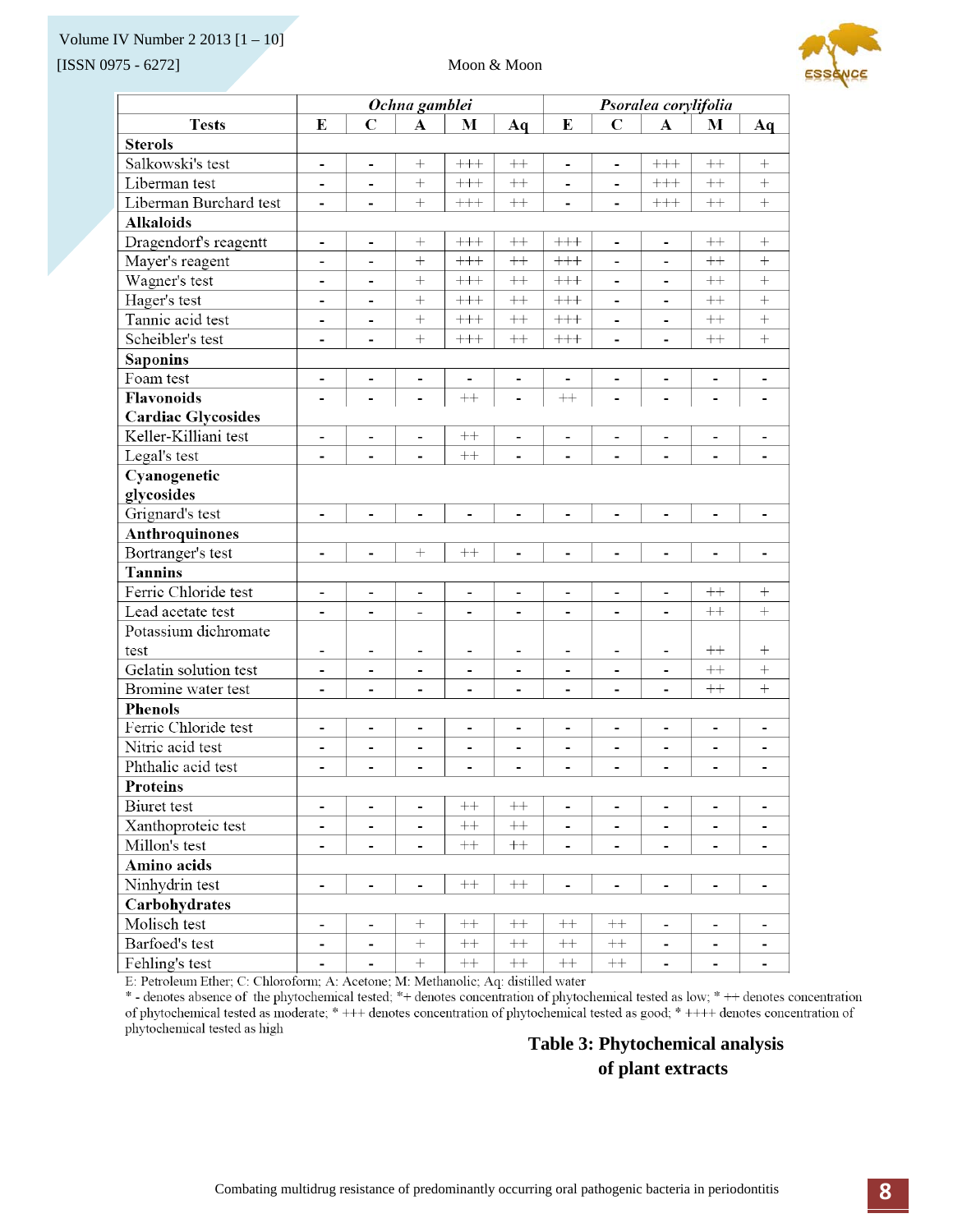## $[ISSN 0975 - 6272]$ Volume IV Number 2 2013 [1 – 10]



|                          | P. corylifolia |                          |                       | 8                     |                                          |                         |  |
|--------------------------|----------------|--------------------------|-----------------------|-----------------------|------------------------------------------|-------------------------|--|
| MIC in mg/ml of extracts | O. gamblei     | $\tilde{a}$              | $\frac{5}{5}$         |                       | $\frac{51}{2}$                           | $\approx$               |  |
| Microorganisms           |                | Porphyromonas gingivilis | Prevotella intermedia | Camphylobacter rectus | actinomycetemcomitants<br>Actinobacillus | Fusobacterium nucleatum |  |
| Sr. No.                  |                |                          | 2                     | 3                     |                                          |                         |  |

## **Table 4: The MIC of** *O. gamblei* **and** *P. corylifolia*

### **References**

- Aas, J.A., Pastor, B.J., Stokes, L.N., Olsen, I. and Dewhirst, F.E., (2005): "Defining the normal flora of the oral cavity" Journal of Clinical Microbiology. **43** (11): 5721-32.
- Bauer, A.W., Kirby, W.M., Sherris, J.C. and Turck, M., (1966): "Antibiotic Susceptibility testing by a standardized single disc method" American Journal of Clinical Pathology. 45: 493.
- Geyid, A., Abebe, D., Debella, A., Makonnen, Z., Aberra, F., Teka, F., Kebede, T., Urga, K., Yersaw, K. and Biza, T., (2005): "Screening of some medicinal plants of Ethopia for their anti-

microbial properties and chemical profiles" Journal of Ethnopharmacology. 97: 421-427.

- Moon, A., Khan, A. and Wadher, B. (2006): "Evaluation of phytochemical and antibacterial properties of medicinal plant" Journal of Current Science. 9 (1): 219- 226.
- Moon, A., Khan, A. and Wadher, B. (2009): "Biotherapeutic antibacterial potential of *Gardenia resinifera* and *Ochna gamblei* against drug resistant isolates" Indian Drugs. 46 (11).
- Mukherjee, P. (2002): Quality Control of Herbal Drugs: An approach to evaluation of botanicals. "Extraction of Herbal Drugs" Business Horizons, N. Delhi, India. 405.
- NCCLS, (2000): Mc. Farland's Approved Standard, NCCLS. M7-A.
- NCCLS (2002): Performance standards for antimicrobial disk susceptibility tests NCCLS. 22.1.
- Newton, S.M., Lau, C., Gurcha, S.S., Besra, G.S. and Wright, C.W., (2002): "The evaluation of forty three plant species for in vitro antimycobacterial activities; isolation of active constituents from *Psoralea corylifolia* and *Sanguinaria Canadensis"* Journal of Ethnopharmacology. 79:57-67.
- Newton, S.M., Lau, C., and Wright, C.W., (2000): "A review of antimycobacterial natural products" Phytotherapy Research, 14: 303-322.